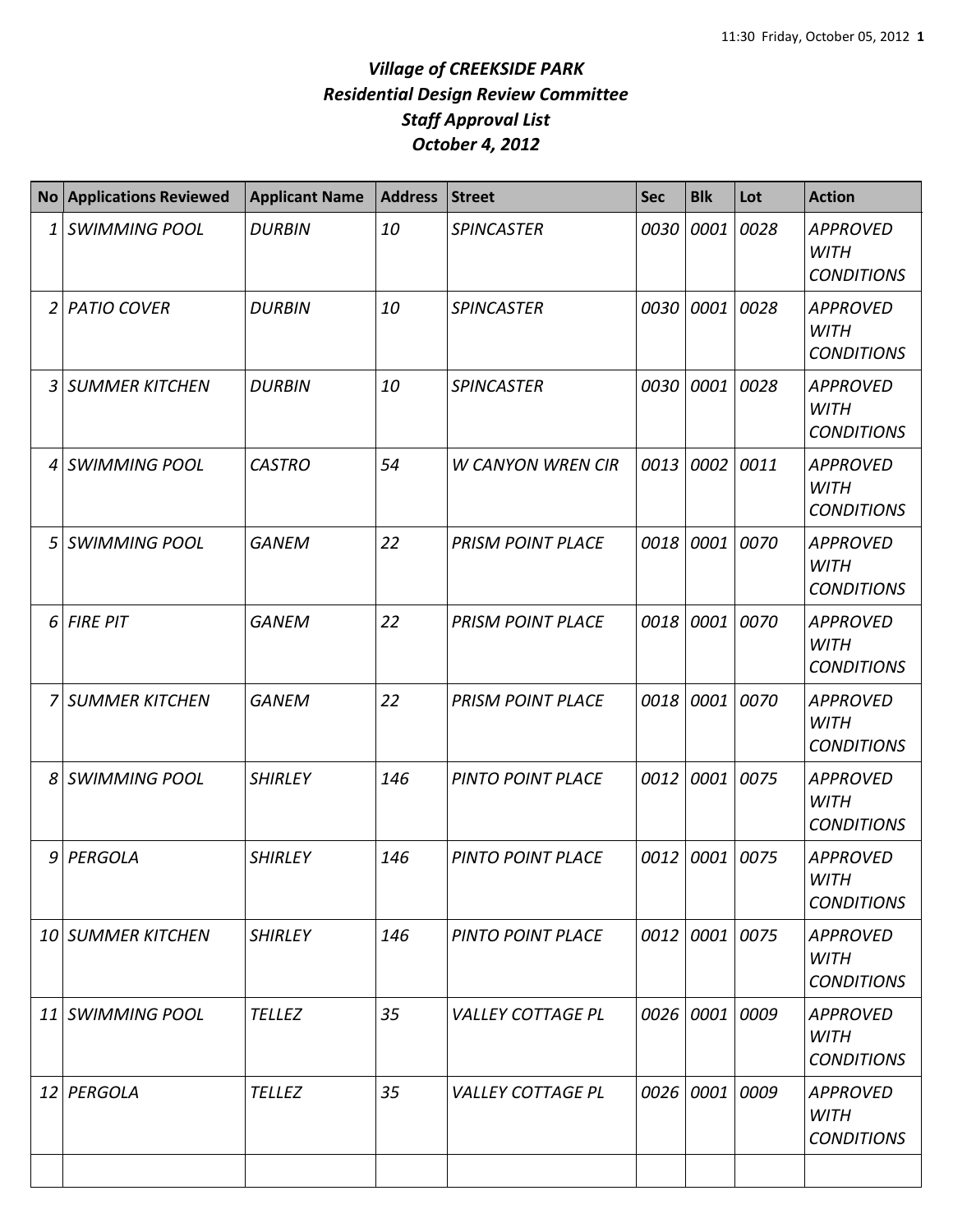| <b>No</b>       | <b>Applications Reviewed</b> | <b>Applicant Name</b>                                             | <b>Address</b> | <b>Street</b>                     | <b>Sec</b> | <b>Blk</b>     | Lot  | <b>Action</b>                                       |
|-----------------|------------------------------|-------------------------------------------------------------------|----------------|-----------------------------------|------------|----------------|------|-----------------------------------------------------|
| 13              | PERGOLA                      | <b>BOLIVAR</b>                                                    | 6              | E HULLWOOD CIRCLE                 | 0002       | 0001           | 0041 | <b>APPROVED</b>                                     |
| 14              | <b>SUMMER KITCHEN</b>        | <b>BOLIVAR</b>                                                    | 6              | E HULLWOOD CIRCLE                 | 0002       | 0001           | 0041 | <b>APPROVED</b><br><b>WITH</b><br><b>CONDITIONS</b> |
| 15              | PAVING                       | <b>BOLIVAR</b>                                                    | 6              | E HULLWOOD CIRCLE                 | 0002       | 0001           | 0041 | <b>APPROVED</b>                                     |
| 16              | <b>SWIMMING POOL</b>         | <b>GANEM</b>                                                      | 46             | <b>N FREEMONT RIDGE</b>           | 0023       | 0001           | 0013 | <b>APPROVED</b><br><b>WITH</b><br><b>CONDITIONS</b> |
| 17              | <b>FIRE PIT</b>              | <b>GANEM</b>                                                      | 46             | <b>N FREEMONT RIDGE</b>           | 0023       | 0001 0013      |      | <b>APPROVED</b><br><b>WITH</b><br><b>CONDITIONS</b> |
| 18              | <b>SWIMMING POOL</b>         | <b>GUARIENTO</b>                                                  | $\overline{3}$ | <b>MEADOW OWL PLACE</b>           | 0027       | 0002           | 0019 | <b>APPROVED</b><br><b>WITH</b><br><b>CONDITIONS</b> |
| 19              | PERGOLA                      | <b>GUARIENTO</b>                                                  | $\overline{3}$ | <b>MEADOW OWL PLACE</b>           | 0027       | 0002           | 0019 | <b>APPROVED</b><br><b>WITH</b><br><b>CONDITIONS</b> |
| 20              | <b>DOG HOUSE</b>             | <b>TRUSTEES OF</b><br><b>CORNERSTONE</b><br><b>BAPTIST CHURCH</b> | 82             | <b>DEER PLAIN DRIVE</b>           | 0024       | 0001 0011      |      | <b>APPROVED</b><br><b>WITH</b><br><b>CONDITIONS</b> |
| 21              | <b>PLAY STRUCTURE</b>        | <b>RENO</b>                                                       | 6              | <b>VALERA RIDGE DRIVE</b>         | 0017       | 0001           | 0020 | <b>APPROVED</b>                                     |
| 22              | <b>SWIMMING POOL</b>         | <b>LAMBERT</b>                                                    | 30             | <b>VALERA RIDGE DRIVE</b>         | 0017       | 0001           | 0014 | <b>APPROVED</b><br><b>WITH</b><br><b>CONDITIONS</b> |
|                 | 23 SUMMER KITCHEN            | <b>LAMBERT</b>                                                    | 30             | <b>VALERA RIDGE DRIVE</b>         |            | 0017 0001 0014 |      | <b>APPROVED</b><br><b>WITH</b><br><b>CONDITIONS</b> |
|                 | 24 PLAY STRUCTURE            | AMJADI                                                            | 166            | PINTO POINT PLACE                 |            | 0012 0001 0080 |      | <b>APPROVED</b>                                     |
| 25 <sub>1</sub> | SWIMMING POOL                | <b>BAGWELL</b>                                                    | 11             | SAGE SPARROW COURT 0011           |            | 0003 0033      |      | <b>APPROVED</b><br><b>WITH</b><br><b>CONDITIONS</b> |
| 26              | PERGOLA                      | <b>BAGWELL</b>                                                    | 11             | SAGE SPARROW COURT 0011 0003 0033 |            |                |      | <b>APPROVED</b><br><b>WITH</b><br><b>CONDITIONS</b> |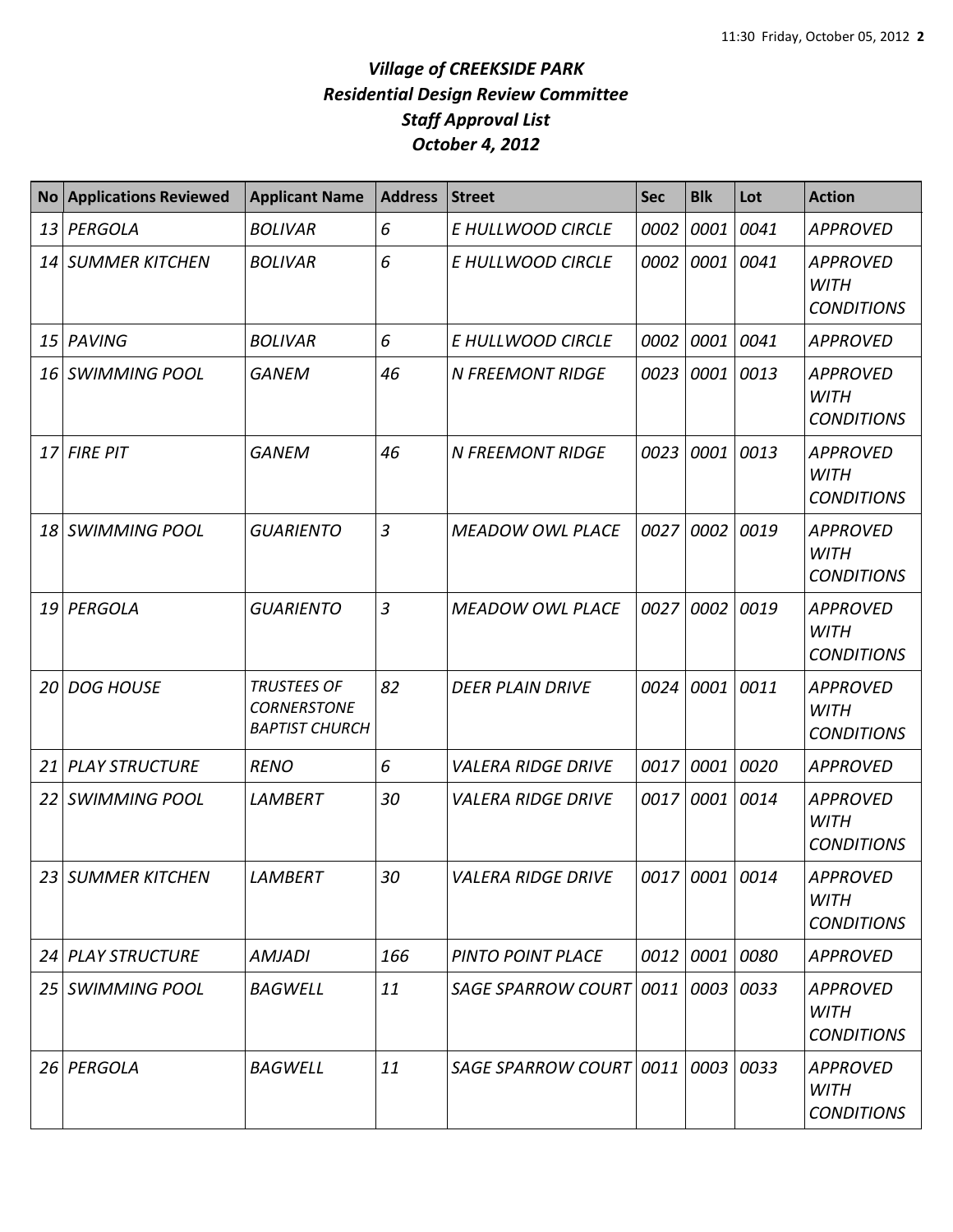| <b>No</b> | <b>Applications Reviewed</b> | <b>Applicant Name</b> | <b>Address</b> | <b>Street</b>                    | <b>Sec</b> | <b>Blk</b>     | Lot  | <b>Action</b>                                       |
|-----------|------------------------------|-----------------------|----------------|----------------------------------|------------|----------------|------|-----------------------------------------------------|
| 27        | <b>FIREPLACE</b>             | <b>BAGWELL</b>        | 11             | <b>SAGE SPARROW COURT</b>        | 0011       | 0003           | 0033 | <b>APPROVED</b><br><b>WITH</b><br><b>CONDITIONS</b> |
| 28        | <b>SUMMER KITCHEN</b>        | <b>BAGWELL</b>        | 11             | <b>SAGE SPARROW COURT   0011</b> |            | 0003           | 0033 | <b>APPROVED</b><br><b>WITH</b><br><b>CONDITIONS</b> |
| 29        | <b>PATIO</b>                 | <b>ORTIZ</b>          | 246            | <b>TORTOISE CREEK PLACE</b>      | 0008       | 0001           | 0077 | <b>APPROVED</b>                                     |
| 30        | <b>PATIO</b>                 | <b>JONES</b>          | 6              | <b>ARROWFEATHER PL</b>           | 0014       | 0003           | 0019 | <b>APPROVED</b>                                     |
| 31        | <b>PLAY STRUCTURE</b>        | <b>SATNACRUZ</b>      | 3              | <b>CHIPPED SPARROW PL</b>        | 0013       | 0002           | 0040 | <b>APPROVED</b>                                     |
| 32        | <b>FENCE STAIN</b>           | <b>MORALES</b>        | $\overline{2}$ | <b>CAYAHOGA COURT</b>            | 0014       | 0005           | 0014 | <b>APPROVED</b>                                     |
| 33        | <b>FENCE</b>                 | <b>MORALES</b>        | $\overline{2}$ | <b>CAYAHOGA COURT</b>            | 0014       | 0005 0014      |      | <b>APPROVED</b>                                     |
| 34        | WALKWAY                      | <b>MORALES</b>        | $\overline{2}$ | <b>CAYAHOGA COURT</b>            | 0014       | 0005           | 0014 | <b>APPROVED</b>                                     |
| 35        | <b>PATIO</b>                 | <b>MORALES</b>        | $\overline{2}$ | <b>CAYAHOGA COURT</b>            | 0014       | 0005 0014      |      | <b>APPROVED</b>                                     |
| 36        | <b>LIGHT</b>                 | <b>MORALES</b>        | $\overline{2}$ | <b>CAYAHOGA COURT</b>            | 0014       | 0005 0014      |      | <b>APPROVED</b>                                     |
| 37        | <b>PLAY STRUCTURE</b>        | <b>HIRAYAMA</b>       | 91             | <b>LINDENBERRY CIR</b>           | 0027       | 0002           | 0014 | <b>APPROVED</b>                                     |
| 38        | <b>FOUNTAIN</b>              | <b>STOUT</b>          | 58             | <b>S FREEMONT RIDGE</b>          | 0023       | 0001 0010      |      | <b>APPROVED</b><br><b>WITH</b><br><b>CONDITIONS</b> |
| 39        | WALKWAY                      | <b>ARAM</b>           | 47             | <b>N SHIMMERING ASPEN</b>        | 0019       | 0001           | 0010 | <b>APPROVED</b>                                     |
| 40        | <b>DECK</b>                  | <b>ARAM</b>           | 47             | <b>N SHIMMERING ASPEN</b>        | 0019       | 0001           | 0010 | <b>APPROVED</b>                                     |
| 41        | PERGOLA                      | <b>LESKO</b>          | 46             | <b>SAGAMORE RIDGE PL</b>         | 0014       | 0001 0011      |      | <b>APPROVED</b>                                     |
| 42        | <b>DECK</b>                  | <b>LESKO</b>          | 46             | <b>SAGAMORE RIDGE PL</b>         | 0014       | 0001 0011      |      | <b>APPROVED</b>                                     |
|           | 43 SWIMMING POOL             | <b>MONTANER</b>       | 130            | N SAGE SPARROW CIR               |            | 0011 0004 0028 |      | <b>APPROVED</b><br><b>WITH</b><br><b>CONDITIONS</b> |
|           | 44 FENCE                     | <b>MONTANER</b>       | 130            | N SAGE SPARROW CIR               | 0011       | 0004 0028      |      | <b>APPROVED</b><br><b>WITH</b><br><b>CONDITIONS</b> |
| 45        | <b>PATIO COVER</b>           | <b>CASTRO</b>         | 54             | <b>W CANYON WREN CIR</b>         | 0013       | 0002 0011      |      | <b>APPROVED</b><br><b>WITH</b><br><b>CONDITIONS</b> |
| 46        | <b>SWIMMING POOL</b>         | <b>MARTIN</b>         | 18             | <b>FREESTONE STREAM</b>          | 0015       | 0005 0009      |      | <b>APPROVED</b><br><b>WITH</b><br><b>CONDITIONS</b> |